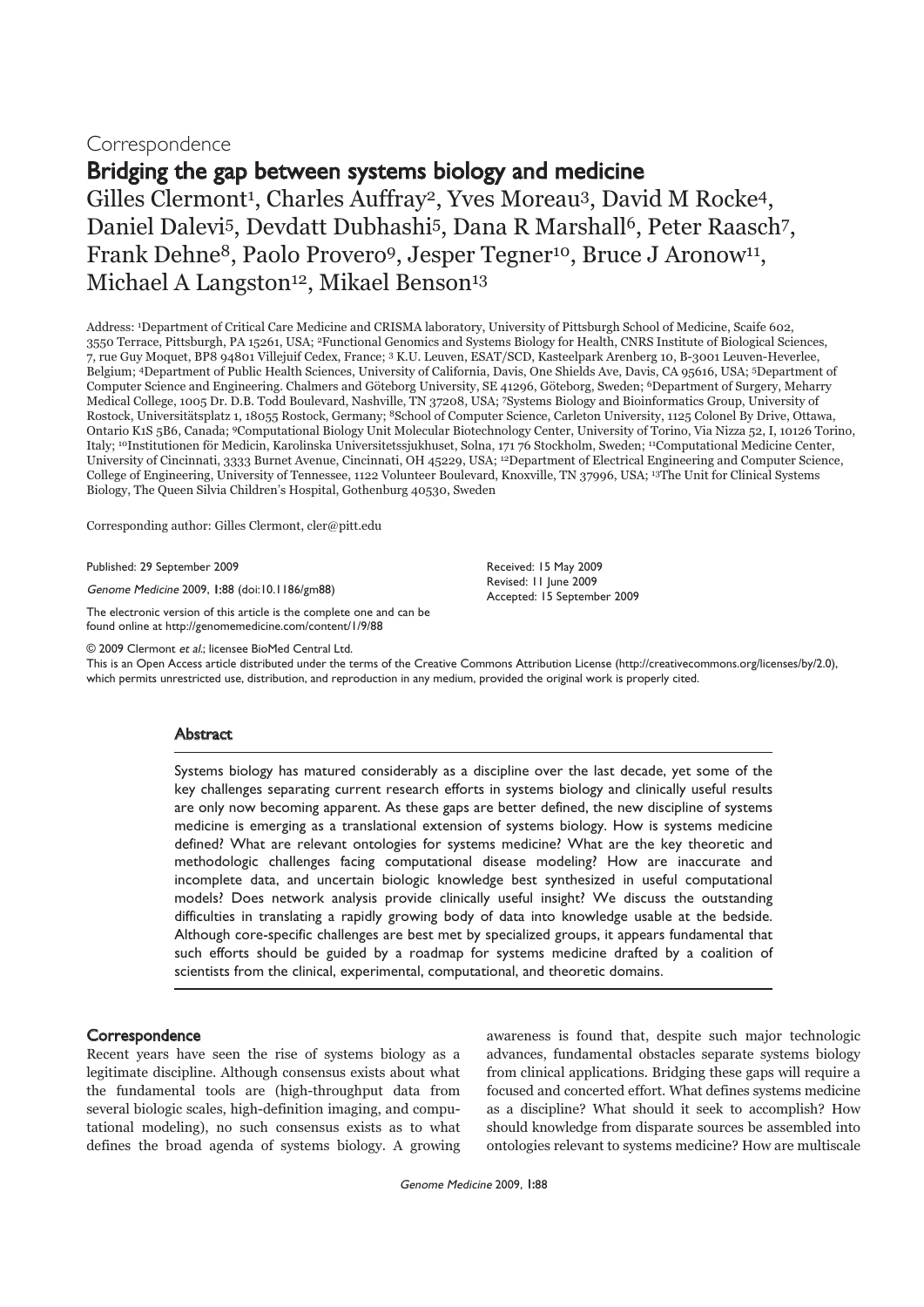data to be synthesized by corresponding multiscale models? What is the burden of proof that such models are valid and predictive of clinically relevant outcomes? Is network analysis a useful tool for systems medicine?

Physicians, basic scientists, mathematicians, statisticians and computer scientists met at the Third Bertinoro Systems Biology workshop [1], sponsored by the University of Bologna, focused on the theme 'Systems Biology Meets the Clinic' to address these questions. Participants sought to identify key challenges facing the successful translation of systems biology to the clinical arena and discussed and debated a roadmap seeking to address them. The meeting, held over a 4-day period, comprised plenary lectures followed by extensive thematic discussions, formal and informal, centered on the theme of systems medicine as a distinct translational discipline [2].

### Defining systems medicine

Workshop participants proposed that systems medicine be defined as the application of systems biology to the prevention of, understanding and modulation of, and recovery from developmental disorders and pathologic processes in human health. Although no clear boundary exists between systems biology and systems medicine, it could be stated that systems biology is aimed at a fundamental understanding of biologic processes and ultimately at an exhaustive modeling of biologic networks, whereas systems medicine emphasizes that the essential purpose and relevance of models is translational, aimed at diagnostic, predictive, and therapeutic applications. Accordingly, advances in systems medicine must be assessed on both a medical and more basic biologic scale, as the correspondence between medicine and biology is intricate. Some seemingly straightforward biologic models may have an important medical impact, although some impressively complex molecular models may not be immediately medically relevant. Whereas systems biology may have so far focused primarily on the molecular scale, systems medicine must directly incorporate mesoscale clinical information into its models; in particular, classic clinical variables, biomarkers, and medical imaging data. As an example, it has become increasingly clear that prognostic and predictive models for malignant tumors using expression data cannot ignore information from classic prognostic indices [3].

Furthermore, because of the necessary multiscale nature of the models bridging embedded levels of organization from molecules, organelles, cells, tissues, organs, and all the way to individuals, environmental factors, populations, and ecosystems, systems medicine aims to discover and select the key factors at each level and integrate them into models of translational relevance, which include measurable readouts and clinical predictions. Such an approach is expected to be most valuable when the execution of all experi-

ments necessary to validate sufficiently detailed models is limited by time, expenses (e.g., in animal models), or basic ethical considerations (e.g., human experimentation). Systems medicine as a discipline did not emerge from clinical medicine, but draws its relevance from it. Conversely, advances in systems biology created the necessary conditions and tools for the emergence of systems medicine.

Accordingly, although it may be appropriate to position systems medicine as an extension of systems biology from a historical perspective, the former also draws from several other disciplines, such as clinical medicine and population epidemiology, less familiar to systems biologists.

# Scale-specific modeling versus multiscale modeling

Computational models have for the most part attempted to assimilate massive data streams collected by using global measurement technologies (techniques that look at the complete set of genes, transcripts, proteins, metabolites, or other features in an organism) by using high-throughput techniques and have been, by and large, scale specific. Such attempts target the development of predictive mathematic and computational models of functional and regulatory biologic networks. Specific biologic hypotheses can thus be tested by designing a series of relevant perturbation experiments [4]. Clear merit inheres in such an incremental approach, yet its true potential is likely to be realized only when such data-driven, bottom-up approaches are combined with top-down, model-driven approaches to generate new medically relevant knowledge.

An open question is whether integrative systems-biology approaches can reveal underlying principles related to the aforementioned biologic functions. It is probably improper to speak of the existence of biologic laws in the sense of physical laws, yet probably deeper dynamic principles guide the evolution of biologic systems. Energetic and physical constraints play an important role in all scale-specific models. Additional principles at play across multiple scales in biologic systems are far less apparent. Thus, it appears prudent at this stage that top-down and multiscale models seek to recapitulate scale-specific observables. As mentioned previously, if computational models are to be validated by experiments such as randomized clinical trials and become predictive of therapeutic interventions, relevant system observables must be included.

#### Ontologies relevant to systems medicine

Considerable attention should be paid to the development of ontologies relevant to systems medicine. Such ontologies must reflect knowledge based on biologic function, rather than on biologic structure. Indeed, structure is permissive to function, and clearly, a wide variety of structures could have evolved, under genetic, molecular, or physical constraints to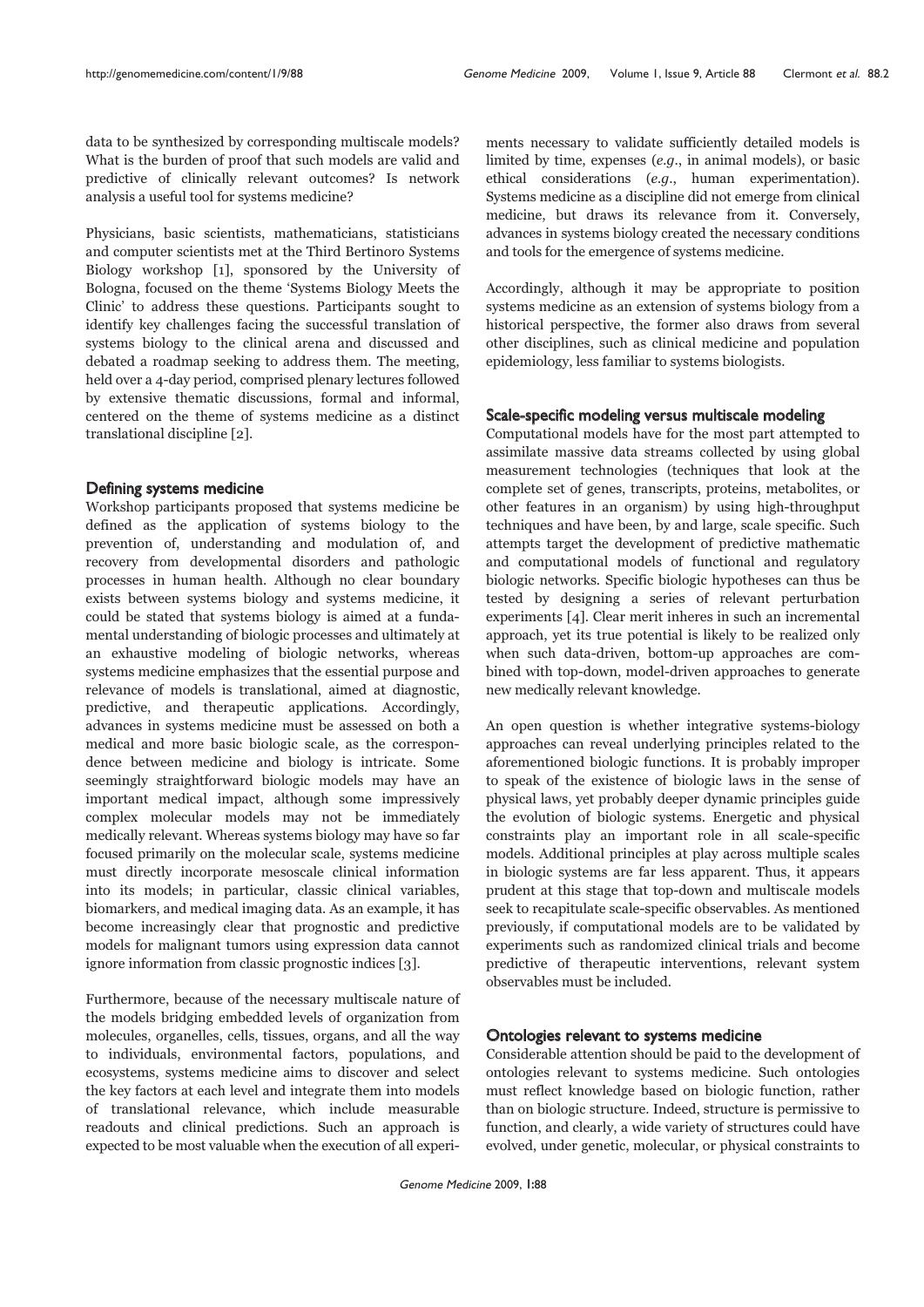accomplish a given function. Examples include energy generation and storage and transmission of information.

The recent emphasis on mapping structure into function is vital to the advancement of systems medicine. In addition, it appears that the development of appropriate ontologies could promote a (re)interpretation of empiric evidence in light of such ontologies. As an example, experimental data often appear to support contradictory hypotheses of limited scope, when in fact the evidence can be reconciled under a broader synthesis of the evidence.

Progress in developing meaningful ontologies for systems medicine will challenge our current intuition of the nature of a biologic function. Recent efforts at data reduction for longitudinal expression data, by using principal-component analysis to identify and monitor health and disease "trajectories", represent an attempt at understanding such "eigenprocesses" from a data-driven perspective [5,6]. Typically and unfortunately, such processes have limited intuitive meaning when interpreted through the prisms of currently existing ontologies. Alternatively, existing community (for example, Gene Ontology (GO)) or commercial efforts aimed at developing a phenotype-driven ontology (e.g., annotating genes to a priori defined functions such as "cell-cycle" or "inflammatory response") are commendable and clearly of great value, although it is apparent that extensive crosscontamination exists between such functional assignments and the response to even the simplest experimental perturbation of functions. Knowledge representations relevant to systems medicine will probably lie within this spectrum, and computational efforts will likely be crucial to their development.

Both data-driven techniques and simulation-based techniques open possibilities of reinterpreting what is meant by biologic function, yielding new knowledge representations. Multiscale models that include phenotypes as inputs or readouts will provide mechanistic insight into the dynamic interplay of such redefined functions, and plausibly suggest phenotypically based therapeutic targets.

# New knowledge and false discovery

Experimental design and statistical analysis should be dealt with rigorously, as they play essential roles in discovery and validation in systems biology and medicine [7]. Study design is often the weakest point of complex molecular studies in systems biology and medicine. For example, patients with a disease such as ovarian cancer may be compared with normal controls to discern aberrant regulation of pathways. If controls are not carefully selected to be comparable with patients demographically and in other covariates (age, sex, income, social class), then differences observed may be attributable to factors other than the disease.

Researchers are often unduly optimistic about sample sizes required to show differences, and they fail to consider many confounding effects. Interindividual variability in humans can be large, often the largest effect in a study. This provides an avenue for exploration of individual effects, leading to personalized medicine, but also can make detection of differences across subjects quite difficult.

High-throughput technologies have introduced new challenges to experimental design and interpretation of results. Avoiding false positives may result in difficulties in identifying true positive. Standard approaches to correcting for multiple-testing on datasets generated by global analysis, such as expression microarray, rely on the incorrect assumption that each value is independent of other values. More recent approaches do not fully resolve this problem [8]. Greatly increasing sample sizes is generally impractical. A more practical approach is to make increased use of a priori biologic knowledge, either by trimming the list of analytes to a relatively small number for which the multipletesting correction is modest, or by testing pathways or groups of genes [9]. This is usually done not by testing every group of genes defined by a GO term or a Kyoto Encyclopedia of Genes and Genomes (KEGG) pathway, but by selectively testing those thought to be of importance. Because this more-focused approach, in its effort to improve specificity, is ontology dependent, it may bear a subjective element as to the certainty of prior knowledge. It, therefore, also carries the risk of lacking sensitivity.

Addressing the previously mentioned challenges may have direct clinical implications. A frequent problem encountered by clinicians is that patients appearing to have the same disease may not respond to the same treatment. Some patients even experience severe adverse effects from the treatment. Variable treatment response is also one of the most important causes of the huge costs involved in drug development. Taken together, these cause both increased suffering and costs. Ideally, physicians should be able, routinely and noninvasively, to measure a few diagnostic biomarkers to personalize medication for each patient. At present, not enough knowledge exists about the causes for variable treatment responses in most common diseases. However, recent studies of genetic markers for response to treatment with anticoagulants indicate that personalized dosage may become a clinical reality within the next 5 to 10 years [10]. The main problems involved in finding markers for personalized dosage are that each complex disease may involve altered interactions between hundreds or thousands of genes that can differ among patients. This heterogeneity may, in turn, depend on both genetic and environmental factors. In addition to this complexity, significant problems are involved in clinical research. Ideally, a study aiming to find markers for personalized medication would involve a known external cause, a key cell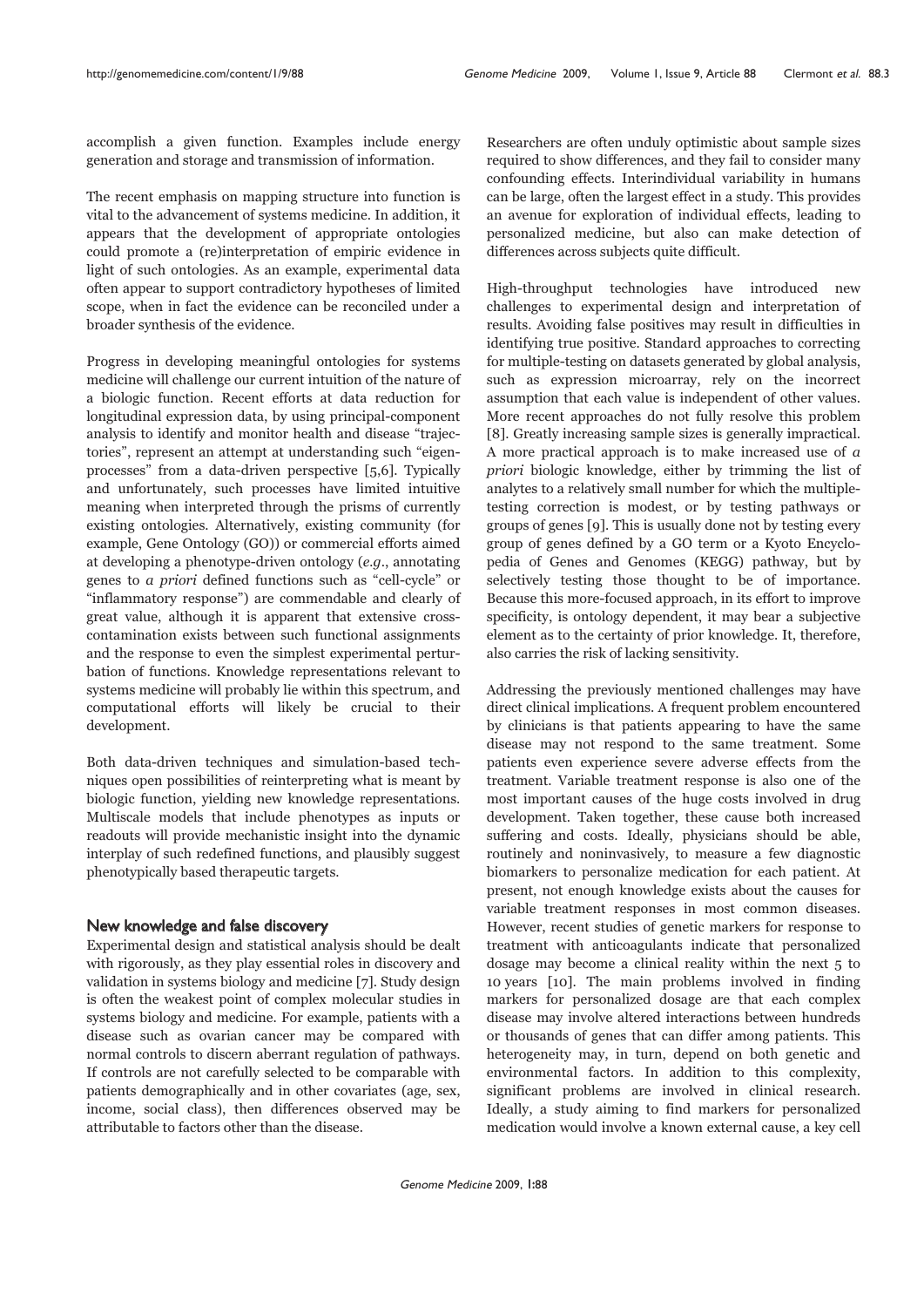type, and a read-out, all of which can be studied experimentally in patient samples.

For most complex diseases, all of these factors are not readily available. It is therefore important to find model diseases, in which all those factors can be studied together in patient samples by using high-throughput technologies and systems biologic principles [11]. Such model diseases might be used to develop and apply the methods required to find markers for personalized medicine.

It also has been suggested that the same methods might be applied to find markers to predict the risk of developing disease [12]. If successful, this may lead to a new era of preventive medicine. Finally, the methods may be of great value for drug development. If it were possible to predict which patients respond to medication, this would result in increased efficacy and reduced risk of not being able to market drugs that have been developed at great cost. Conversely, delineation of patients that do not respond to a medication may help to develop new drugs for that specific subgroup. We suggest that acute inflammatory diseases, such as severe trauma, sepsis, and pancreatitis, might be very attractive test beds for the development of such methods. Similarly, chronic ailments, such as diabetes and other autoimmune disorders, meet several of the criteria mentioned earlier and are of prominent clinical and societal relevance.

# Network analysis

A network represents a set of objects and their mutual relations. Much biologic and medical knowledge can be naturally represented as networks: protein-interaction networks, metabolic networks, gene co-expression networks, disease networks, and many more. Growing concerns regard current trends in network analysis in systems biology and potential extension to the clinical arena through the construction of "diseasomes" [13]. Do network representations actually convey new knowledge, or are they just a convenient and eye-catching way to represent data? How can such networks be used to extract new information that is relevant to understanding biologic systems and guiding clinical practice? Are current approaches adequately representing the types of entities and the specific nature of their relations that determine disease pathophysiologic processes? What challenges might be resolved and opportunities opened for both basic research and clinical practice if standards could be broadly adopted in our knowledge representation, data collection, publication, and reasoning, and if fundamental chemical, physical, and biologic entities and processes could be included in network representations? How might this be enabled by the adoption of diseaseoriented ontologies? From a mathematic and computational perspective, what topologic, dynamic, and conditional properties could allow the identification of the nodes in a

network whose perturbation would yield adversely affected or clinically improved biologic states?

Although the methods used to analyze networks might still be primitive, they are already providing useful information, especially on the genetics of disease. It is now possible to integrate information from various biologic networks to identify genes involved in both mendelian and complex diseases. In such research efforts, careful thought must be given to how network inferences from microarray and other types of data are evaluated. The development of such tools should ideally involve an open dialogue between experimentalists, modelers, and clinicians, who should be able to assess tools best suited to their application. A need exists for systematic benchmark testing and comparative evaluation of the major tools available. For example, current methods tend to focus more on testing performance capabilities over simulated data or for functional enrichment in GO categories that may not be very relevant to clinically relevant phenomena.

The identification of both disease-causative genes and potential therapeutics has begun to be approached by using integrative network-relevant methods for knowledge representation and reasoning [14,15]. Another possibility is the identification of specific interactions that have been extensively validated, a so-called 'gold standard' for the identification of causal, mechanistic, and deterministic factors in a complex network. Some of these issues have been raised within the Dialogue on Reverse Engineering Assessment and Methods (DREAM) initiative [16]. For example, representing gene interactions with graph algorithms may be a useful method to discover parts of a network that are not fully resolved [17]. The biologic plausibility of such representations could then be integrated with other technologies and discussed with basic biologists and clinicians. Another approach is to extend network analysis to evaluate disease-specific ontologies [18].

#### Conclusions and recommendations

We consider that improvements in academic infrastructure are sorely needed to facilitate cross-disciplinary translational studies that can someday connect what can be learned by using model organisms with real-time samples from patients. Such improvements include, but are not limited to sufficient funding, appropriate development of mechanisms allowing academic recognition of all participants of transdisciplinary teams, the creation of centers of excellence in systems medicine and specific training programs, and enhancement of the attractiveness of a medical career for individuals with training in quantitative fields. Recognition of systems medicine in the clinical arena should be promoted at the professional society and journal editorial levels. Indeed, whereas bioinformatics exercises can access mainstream clinical literature on account of the value of a significance test, the burden of proof appears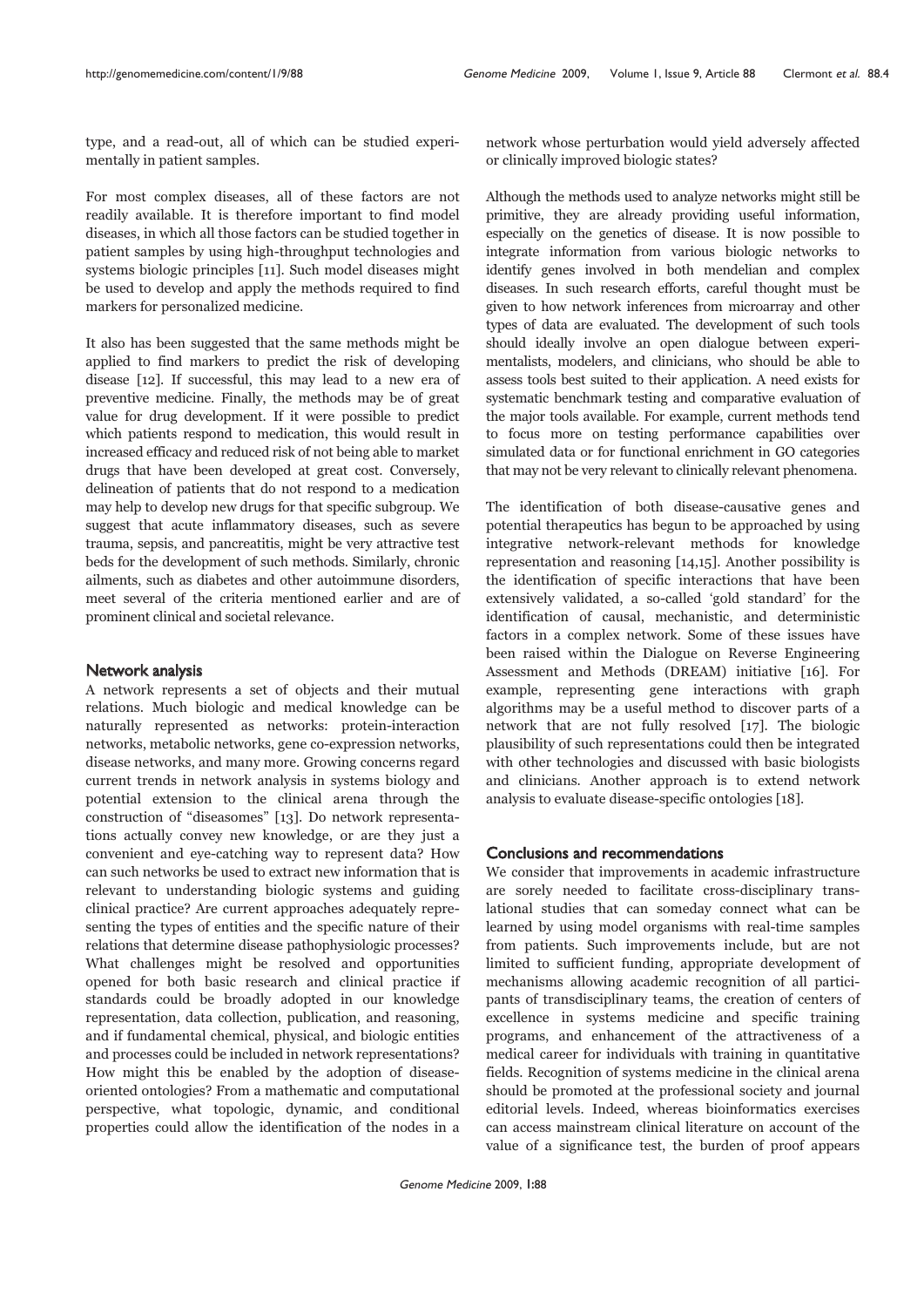| Inititiave                                                          | <b>Rationale</b>                                                                                                                                                                                                                                                                                                                                                                                                                             | <b>Promoting entities</b> |  |                                                                 |
|---------------------------------------------------------------------|----------------------------------------------------------------------------------------------------------------------------------------------------------------------------------------------------------------------------------------------------------------------------------------------------------------------------------------------------------------------------------------------------------------------------------------------|---------------------------|--|-----------------------------------------------------------------|
| Organization, funding and regulation                                |                                                                                                                                                                                                                                                                                                                                                                                                                                              | Academia                  |  | Government Biotechnology Pharmaceutical<br>industry<br>industry |
| Education and training                                              | Institution-wide initiatives promoting cross-disciplinary training and research between<br>different faculties, where clinical researchers are included. Medical school curricula<br>minimize training in the basic and quantitative sciences that would promote interest in<br>interdisciplinary research.                                                                                                                                  |                           |  |                                                                 |
| <b>Centers of Excellence</b>                                        | Grow a critical mass of researchers from the clinical, basic and quantitative sciences with<br>adequate funding, logistic support and sufficient access to patients.                                                                                                                                                                                                                                                                         |                           |  |                                                                 |
| Validation studies                                                  | A fundamental obstacle to acceptance of model-based methods in the clinical arena is the<br>lack of animal and human validation studies of the predictive abilities of translationally<br>relevant models.                                                                                                                                                                                                                                   |                           |  |                                                                 |
| Investigator initiated research                                     | Favoring of multidisciplinary research, preferable following a multiple principal investigator<br>format will lead to better study design and faster progress from cross-fertilization.                                                                                                                                                                                                                                                      |                           |  |                                                                 |
| Regulation requirements                                             | Requirements by regulatory bodies of the inclusion of model-aided study design in new<br>drug portfolios would constitute a strong incentive for collaborative effort.                                                                                                                                                                                                                                                                       |                           |  |                                                                 |
| <b>Technologies</b><br>Model-aided clinical study design            | Irrespective of regulatory requirements, model-aided study desing will lead to improved<br>chances of therapeutic success, improved selection of biomarkers of therapeutic efficacy,<br>and selection of better outcome measures, through more accurate population targetting<br>(enrichment), drug dosing, or disease activity assessment.                                                                                                  |                           |  |                                                                 |
| Point of care technologies                                          | Despite much progress, acceptance of such technologies has been slow because their<br>clinical useful has not been proven.                                                                                                                                                                                                                                                                                                                   |                           |  |                                                                 |
| Knowledge acquisition methods                                       |                                                                                                                                                                                                                                                                                                                                                                                                                                              |                           |  |                                                                 |
| Ontology development                                                | Mechanistic insight into pathophysiology is obscured by an incomplete, possibily incorrect,<br>understnading of biologically related functions and their interaction in the creation of<br>clinical phenotypes.                                                                                                                                                                                                                              |                           |  |                                                                 |
| Computational algorithms                                            | Extraction of knowledge from data reamins a key obstacle to progress. This is particularly<br>true in systems medicine and clinical medicine. Theoretical challenges faced by<br>statisticians, mathematicians and computational scientists remain monumental.<br>Increasing computational power in the laboratory and at the bedside is a distinct, yet<br>complementary challenge.                                                         |                           |  |                                                                 |
| Disease models                                                      | The development of biologically sound computational models is of high importance and<br>key to successful validation studies and accurate predictions.                                                                                                                                                                                                                                                                                       |                           |  |                                                                 |
| Knowledge dissemination<br>Access to mainstream clinical literature | Publications that have gone beyond a simple mapping of genotypes to phenotypes are<br>extremely rare in the clinical literature. Familiarity with model-aided experimental design<br>and insight into mechanistic pathophysiology and clinically relevant prediction in severely<br>lacking on most editorial boards. Metrics to judge the quality of this emerging literature<br>have not been defined and therefore conservatism prevails. |                           |  |                                                                 |
| Access to scientific fora of clinical relevance                     | Very few meetings with a major clinical following will have sessions devoted to systems<br>biology, modeling, or personalized medicine. Expertise of scientific committees is lacking.                                                                                                                                                                                                                                                       |                           |  |                                                                 |

# Figure 1

A roadmap for systems medicine.

disproportionately higher for computational disease and therapeutic models of clinical relevance. Additionally, the construction of a roadmap for systems medicine, facilitated by enhanced visibility in the more clinically oriented medical literature, will be essential to chart effort and progress. We present essential elements of such a roadmap, as well as underlying rationale (Figure 1).

A serious and useful dialogue between the clinic and systems biology has begun. We hope that future developments will provide continuing evidence that the systems-biology community has taken this development to its heart, building systems medicine on a millennium of scholarship and medical tradition.

# Abbreviations

DREAM = dialogue on reverse engineering assessment and methods; GO = gene ontolology; KEGG = Kyoto Encyclopedia of Genes and Genomes.

#### Competing interests

The authors declare that they have no competing interests.

#### Authors' contributions

All authors contributed text on their specific domains of expertise. GC collated text. All authors reviewed the assembled text for accuracy.

### **Acknowledgements**

We thank Michael Langston, Devdatt Dubhashi, and Mikael Benson for organizing the Bertinoro Systems Biology workshop, and the Bertinoro University Center, University of Bologna, for their generous support of the workshop.

#### **References**

- Third Bertinoro Systems Biology workshop [http://www.cs.utk. edu/~langston/BSB2009/]
- 2. Auffray C, Chen Z, Hood L: Systems medicine: the future of medical genomics and healthcare. Genome Med 2009, 1:2